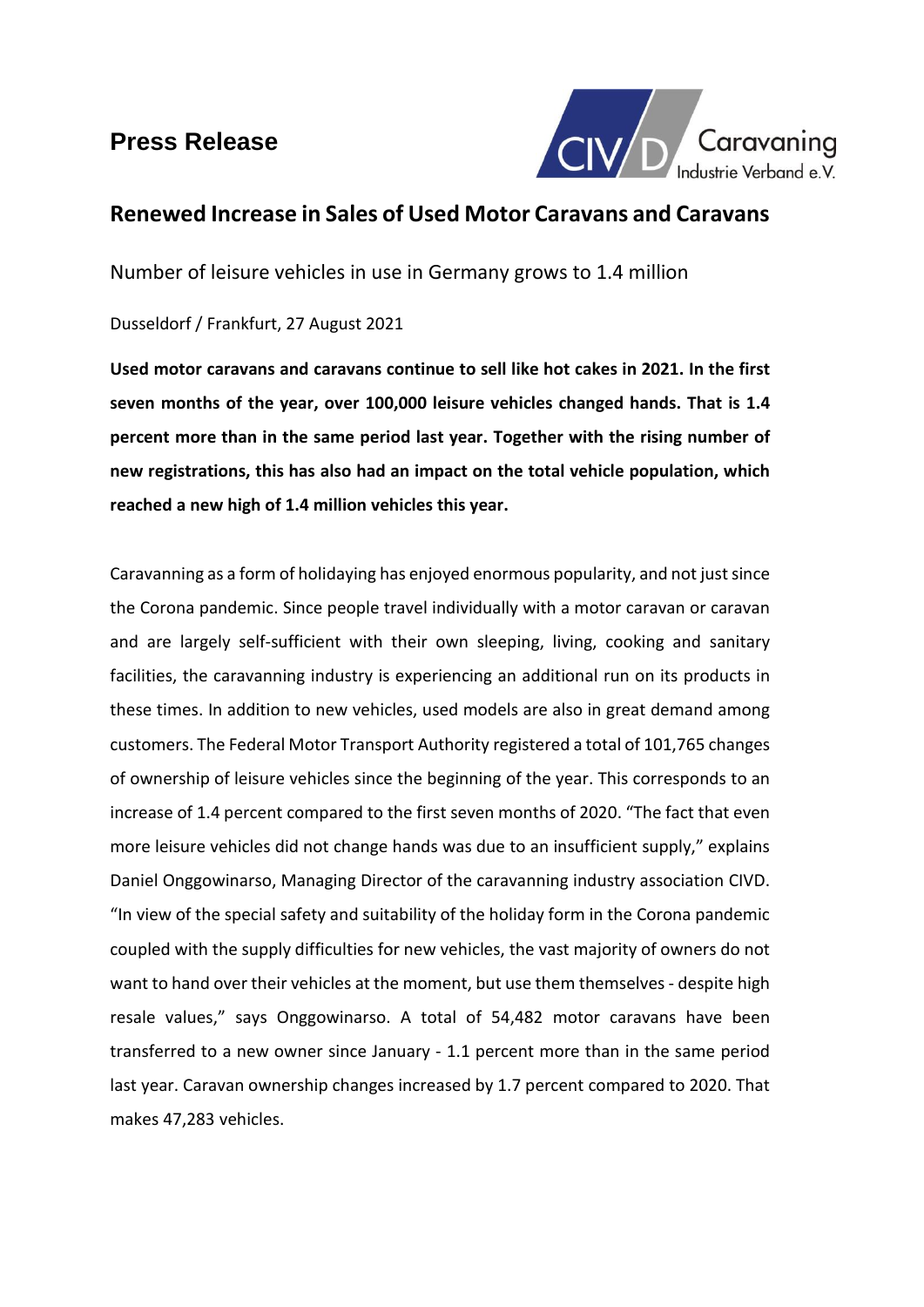### **Ever more leisure vehicles registered in Germany**

As the holiday form of caravanning is steadily gaining new followers in Germany, the number of vehicles registered in the Federal Republic is also continuously rising to new heights. As of the cut-off date on 1 January 2021, the total number of vehicles on the road was just under 1.4 million. That is 8.5 percent more than a year ago. The stock of caravans grew by 3.4 percent to 722,516 vehicles, while the number of motor caravans, which the Federal Motor Transport Authority keeps in its register, skyrocketed by a whopping 14.5 percent to 674,697 vehicles. If the trend continues, next year, for the first time, there could be more motor caravans than caravans registered in this country. "The capacities of motor caravan pitches and camp sites have risen steadily over the decades, but have not everywhere been able to keep up with the growth in the number of vehicles in use. This results in bottlenecks in particularly popular regions and during the peak season. As an industry association, we advocate for the creation of additional capacities and emphasise above all the enormous economic potential that motor caravan tourism offers municipalities and investors in rural areas and structurally weak regions," explains Onggowinarso.

**For further information about caravanning, please visit our web site:** [www.civd.de,](http://www.civd.de/) where there are also photos available for downloading.

**Press contact: Press contact:** Marc Dreckmeier Daniel Rätz Director Marketing & PR Press Secretary Hamburger Allee 14 Hamburger Allee 14 60486 Frankfurt am Main, Germany 60486 Frankfurt am Main, Germany Phone: +49 69 704039-18 Phone: +49 69 704039-28 [marc.dreckmeier@civd.de](mailto:marc.dreckmeier@civd.de) [daniel.raetz@civd.de](mailto:daniel.raetz@civd.de)

Caravaning Industrie Verband e.V. (CIVD) Caravaning Industrie Verband e.V. (CIVD)

#### **About Caravaning Industrie Verband e. V.**

Caravaning Industrie Verband (CIVD) is the trade association for the industrial arm of the German caravanning sector. Our members include German and European caravan and motor caravan manufacturers, numerous caravan and motor caravan supply vendors and service providers, as well as public institutions and associations. Founded in 1962, CIVD represents the interests of the German caravanning industry for all matters of concern to its members, through lobbying and other communication measures directed at German and European political institutions and government authorities. The CIVD is also the ideal sponsor for Caravan Salon,